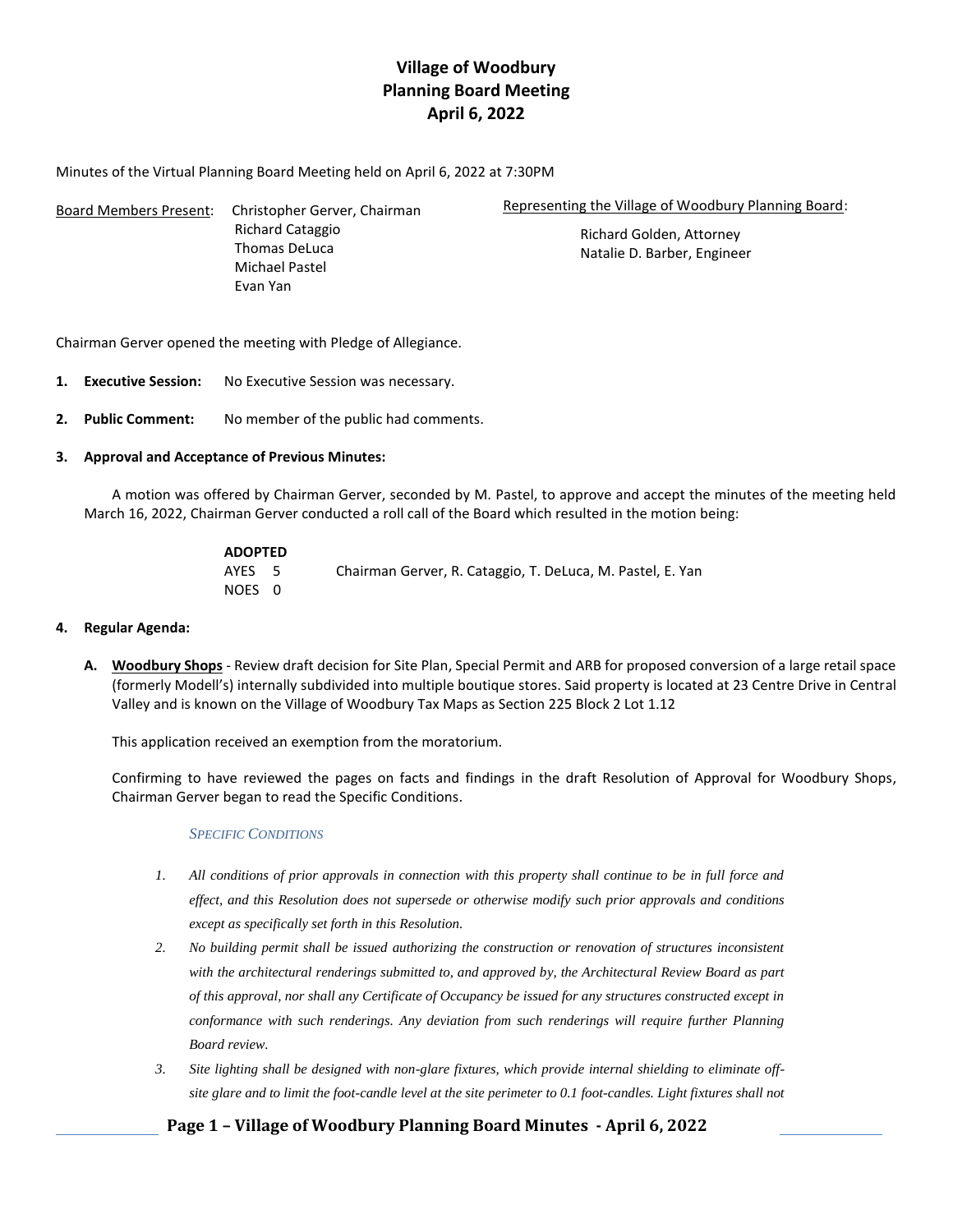*exceed 35 feet to the top of the fixture. Signs shall only be illuminated during operating hours. General lighting shall be reduced to security levels after operating hours.* 

- *4. Prior to the signing of the plans by the Chairman, the Applicant shall either provide a 'will serve' letter from the Orange County Sewer Department (sewer), or confirmation that such approval is not required.*
- *5. All stormwater must flow unrestricted to drains, and no ponding or areas of potential ice development shall be created.*
- *6. All new windows and doors shall be constructive of non-reflective material.*
- *7. This approval is for fifteen (15) retail spaces. Personal service uses are not proposed as part of this application, and are therefore prohibited, as the potential impacts on parking, water usage and sewer usage have not been considered by the Board. No food service is permitted. Each tenant space shall be lockable for theft prevention.*
- *8. The maintenance of the common areas and safety shall be managed by the Property Owner.*
- *9. All deliveries shall occur in the rear of the building.*
- *10. Storage for each tenant will occur within their respective space. The corridors shall be left unobstructed for free passage by the Emergency Service Organizations and other occupants of the space.*
- *11. Where the rear exits are intended for emergency use or employee use only, they shall be denoted as such using appropriate signage.*
- *12. The Applicant shall relocate/modify the Fire Department Connection (FDC) as identified on the plan to the satisfaction of the Fire Department prior to the issuance of a Certificate of Occupancy.*
- *13. Prior to the signing of the plans by the Chairman, the Applicant shall comply with the memorandum of the Village Engineer dated January 14, 2022, to the satisfaction of the Village Engineer.*
- *14. Prior to the signing of the plans by the Chairman, the Applicant shall comply with the memorandum of the Village Traffic Engineer dated January 14, 2022, to the satisfaction of the Village Traffic Engineer.*

A motion was offered by Chairman Gerver, seconded by T. DeLuca, to accept counsel's draft Resolution of Approval for Woodbury Shops. Chairman Gerver conducted a roll call of the Board which resulted in the motion being:

| <b>ADOPTED</b> |                                                            |
|----------------|------------------------------------------------------------|
| AYES           | Chairman Gerver, R. Cataggio, T. DeLuca, M. Pastel, E. Yan |
| <b>NOES</b>    |                                                            |

**B. Woodbury Fresh** - Review draft decision for proposed Site Plan, Special Permit and ARB of proposed conversion of two existing retail spaces into a specialty supermarket. Said property is located within the Woodbury Centre at 37 Centre Drive in Central Valley and is known on the Village of Woodbury Tax Maps as Section 225 Block 2 Lot 1.12.

This application received an exemption from the moratorium.

Confirming to have reviewed the pages on facts and findingsin the draft Resolution of Approval for Woodbury Fresh, Chairman Gerver began to read the Specific Conditions.

#### *SPECIFIC CONDITIONS*

- *1. All conditions of prior approvals in connection with this property shall continue to be in full force and effect, and this Resolution does not supersede or otherwise modify such prior approvals and conditions except as specifically set forth in this Resolution.*
- *2. No building permit shall be issued authorizing the construction or renovation of structures inconsistent*  with the architectural renderings submitted to, and approved by, the Architectural Review Board as part

**Page 2 – Village of Woodbury Planning Board Minutes - April 6, 2022**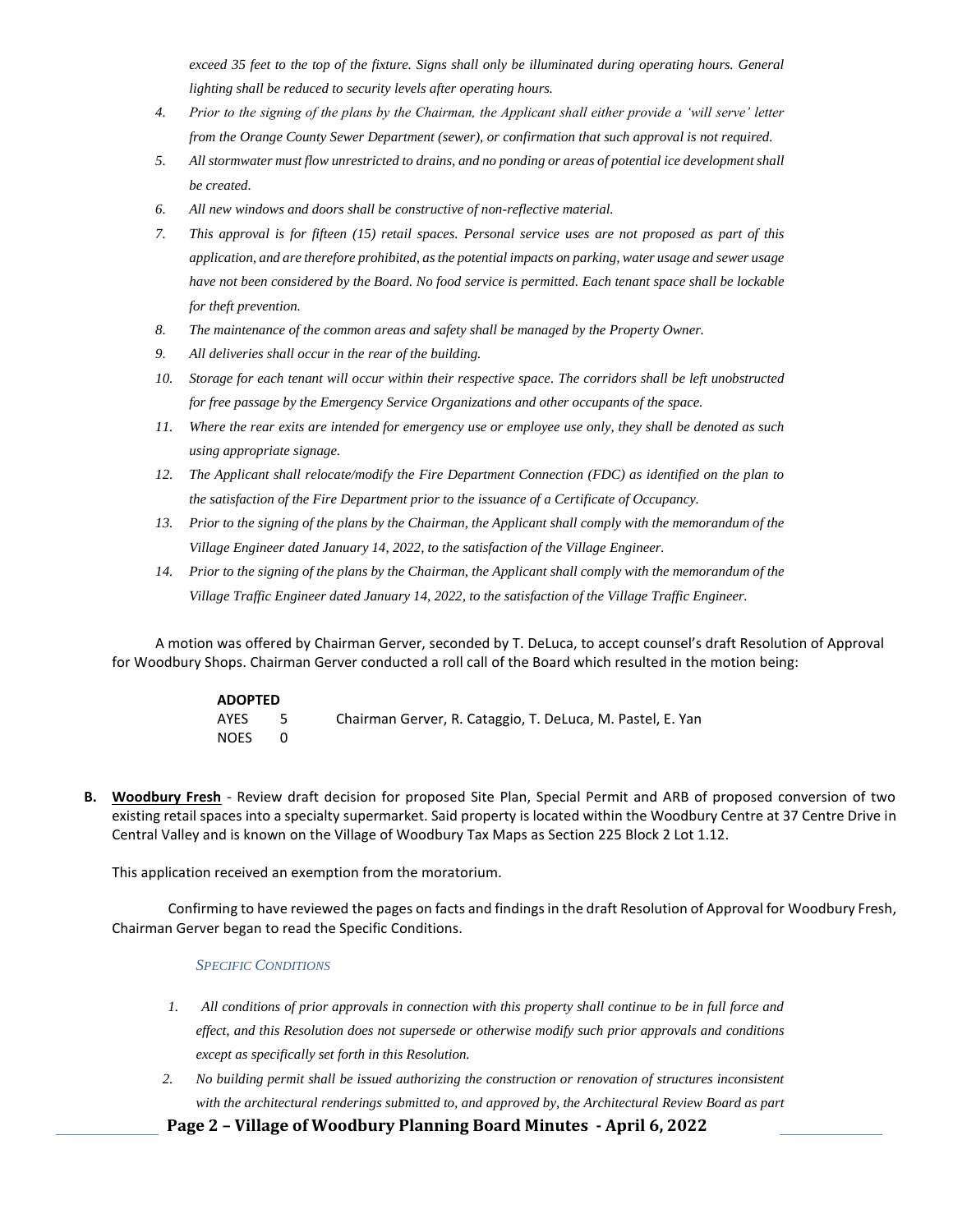*of this approval, nor shall any Certificate of Occupancy be issued for any structures constructed except in conformance with such renderings. Any deviation from such renderings will require further Planning Board review.*

- *3. Prior to the signing of the plans by the Chairman, the Applicant shall provide a completed ARB form.*
- *4. Site lighting shall be designed with non-glare fixtures, which provide internal shielding to eliminate offsite glare and to limit the foot-candle level at the site perimeter to 0.1 foot-candles. Light fixtures shall not exceed 35 feet to the top of the fixture. Signs shall only be illuminated during operating hours. General lighting shall be reduced to security levels after operating hours.*
- *5. Prior to the signing of the plans by the Chairman, the Applicant shall either provide a 'will serve' letter from the Orange County Sewer Department (sewer), or confirmation that such approval is not required.*
- *6. Prior to the signing of the plans by the Chairman, the Applicant shall provide a letter from the Village of Harriman and Orange County Sewer District No. 1 indicating consent to the plans to be signed with revision date noted in that letter.*
- *7. All stormwater must flow unrestricted to drains, and no ponding or areas of potential ice development shall be created.*
- *8. All new windows and doors shall be constructive of non-reflective material.*
- *9. Delivery vans are permitted to be stored on-site in the locations identified on the plan.*
- *10. Only sprinter vans may dock in the southernmost loading area (to be specifically designated on the plans submitted for signature by the Chairperson) to maintain two-way traffic around the building.*
- *11. The conference room in the mezzanine area shall be for employee use only.*
- *12. Prior to the issuance of a building permit, the Applicant shall review the egress requirements for the mezzanine space, as well as the floor plans and bathroom facilities, with the Building Inspector.*
- *13. No shopping cart corrals shall be allowed in any parking lot or area. Carts shall be managed by employees dedicated to the collection and storage of carts.*
- *14. All areas surrounding compactors and dumpsters shall be kept in a neat and orderly condition.*
- *15. Curbside pick-up is not permitted as part of this application.*
- *16. Overnight parking, including overnight trailer storage, is prohibited.*
- *17. Any diesel-fueled vehicles making deliveries to this facility shall comply with New York State idling restrictions, which limits idling to five minutes, except during loading or when ambient temperatures are continuously below 25°F for more than two hours, or any other exception per New York State law.*
- *18. Prior to the signing of the plans by the Chairman, the Applicant shall remove all references and sheets showing rooftop screening.*
- *19. Prior to the signing of the plans by the Chairman, the Applicant shall comply with the memorandum of the Village Engineer dated February 11, 2022, to the satisfaction of the Village Engineer.*
- *20. Prior to the signing of the plans by the Chairman, the Applicant shall comply with the memorandum of the Village Traffic Engineer dated February 11, 2022, to the satisfaction of the Village Traffic Engineer.*

Engineer Natalie D. Barber noted that this application calculated a parking waiver that included Popeye's fast food, but at this point, Popeye's has not been approved therefore it would be appropriate for the applicant to recalculate that parking waiver as the site currently exists. Due to the applicant's absence, it cannot be discussed further. Attorney Richard Golden suggested placing another condition that states prior to signing the plans the applicant is to submit a calculation of the degree of waiver based on the existing conditions of the site.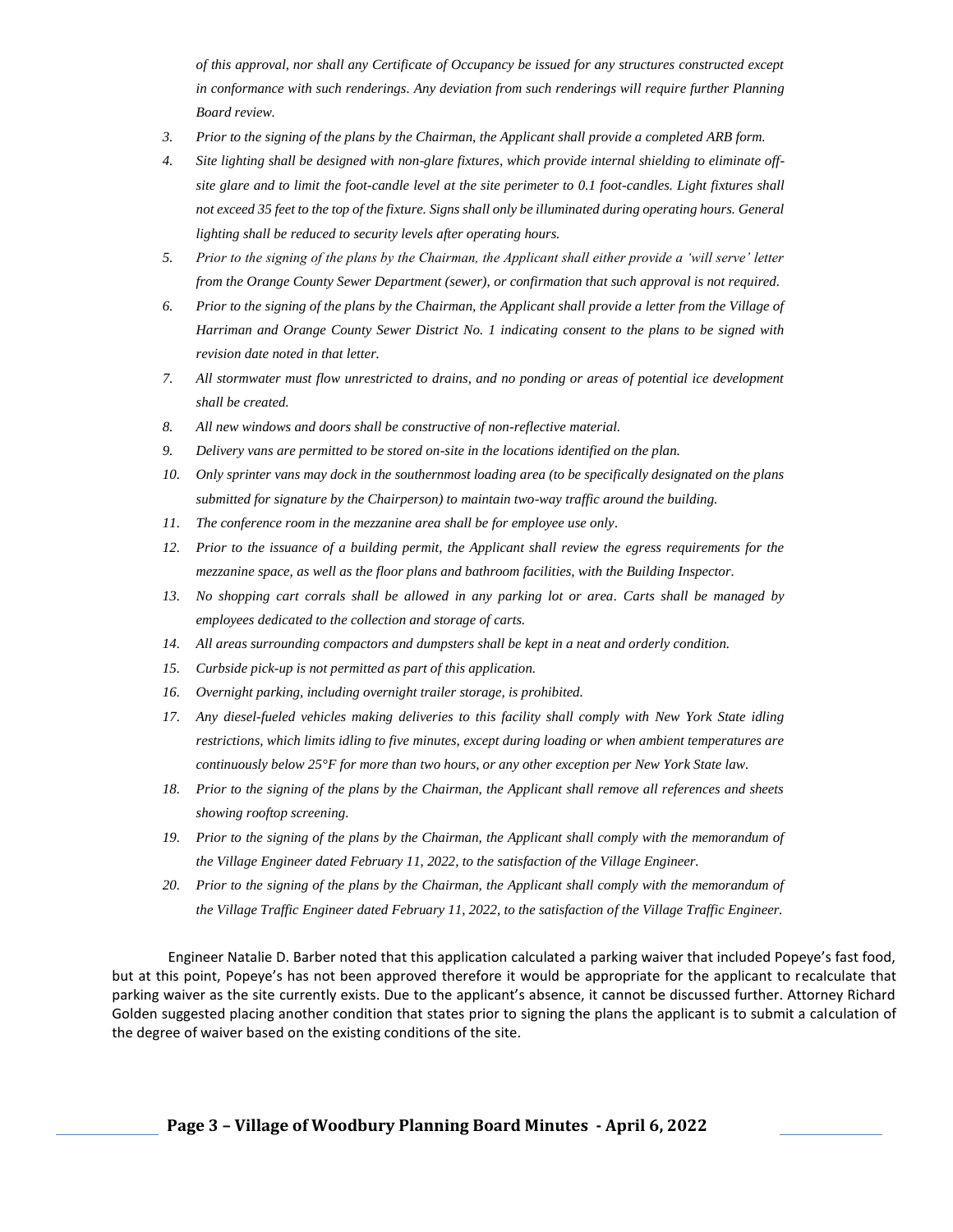A motion was offered by Chairman Gerver, seconded by M. Pastel, to accept the draft Resolution of Approval with the addition of condition *#21 Prior to the signing of the plans the Applicant must submit a calculation of degree of waiver required based upon existing conditions of the site.* Chairman Gerver conducted a roll call of the Board which resulted in the motion being:

| <b>ADOPTED</b> |      |                                                            |
|----------------|------|------------------------------------------------------------|
| AYES           | $-5$ | Chairman Gerver, R. Cataggio, T. DeLuca, M. Pastel, E. Yan |
| NOES 0         |      |                                                            |

**C. Fogel** - Review draft decision for ARB and Ridge Preservation for proposed single-family dwelling Said property is located at 62 First Ave. in Highland Mills and is known on the Village of Woodbury Tax Maps as Section 214 Block 1 Lot 1.

Present the Applicant, Israel Fogel.

This application received an exemption from the moratorium.

Confirming to have reviewed the pages on facts and findings in the draft Resolution of Approval for Fogel, Chairman Gerver began to read the Specific Conditions.

#### *SPECIFIC CONDITIONS*

- *1. No building permit shall be issued authorizing construction of structures inconsistent with the architectural renderings submitted to, and approved by, the Architectural Review Board as part of this approval, nor shall any Certificate of Occupancy issue for any structures constructed except in conformance with such renderings. Any deviation from such renderings will require further Planning Board review.*
- *2. All new windows shall be constructed of or coated with non-reflective material or anti-reflection window film will be applied to any new low-e windows installed.*
- *3. Prior to the signing of the plans, the Applicant shall comply with the memorandum of the Village Planner dated November 10, 2021, to the satisfaction of the Village Planner.*

Mr. Fogel was asked if he understood and approve the Specific Conditions as they were read. Mr. Fogel said yes.

E. Yan asked if Ridge Preservation needed to be discussed and Attorney Golden said it was discussed with the Board in a previous meeting and by adopting this resolution the finding will be adopted. Chairman Gerver added that Mr. Fogel had previously provided renderings that were approved by the Board.

#### *FINDINGS*

*The Planning Board has determined that approval of this Application will substantially serve the purpose and policy of the Ridge Preservation provisions of the Village of Woodbury Code § 310-13, and, subject to compliance in full with the conditions hereinafter imposed, the residence shall not be visible from any designated ridge preservation view corridor or will blend into the hillside. The Planning Board hereby approves the above noted plans, illustrations and materials submitted by the Applicant. In connection with this Finding, the Planning Board has determined, in accordance with Village Code § 310-13(B)(7)(b), that the requirement of Village Code § 310-13 (Ridge Preservation) for the applicant to submit a photosimulation is hereby waived, as the structure affected will not be visible from a designated view corridor.* 

*The Planning Board has further determined, in its capacity as Architectural Review Board, that the design, elevations, colors and materials shown and listed in the documents and plans filed with the Village Building Department and noted above result in an architecturally appropriate project and will thereby blend into the existing character of the neighborhood. Said design, elevations, colors, and materials are hereby approved. No Building Permit or Certificate of Occupancy shall be issued except for structures consistent with these renderings and listed materials.*

### **Page 4 – Village of Woodbury Planning Board Minutes - April 6, 2022**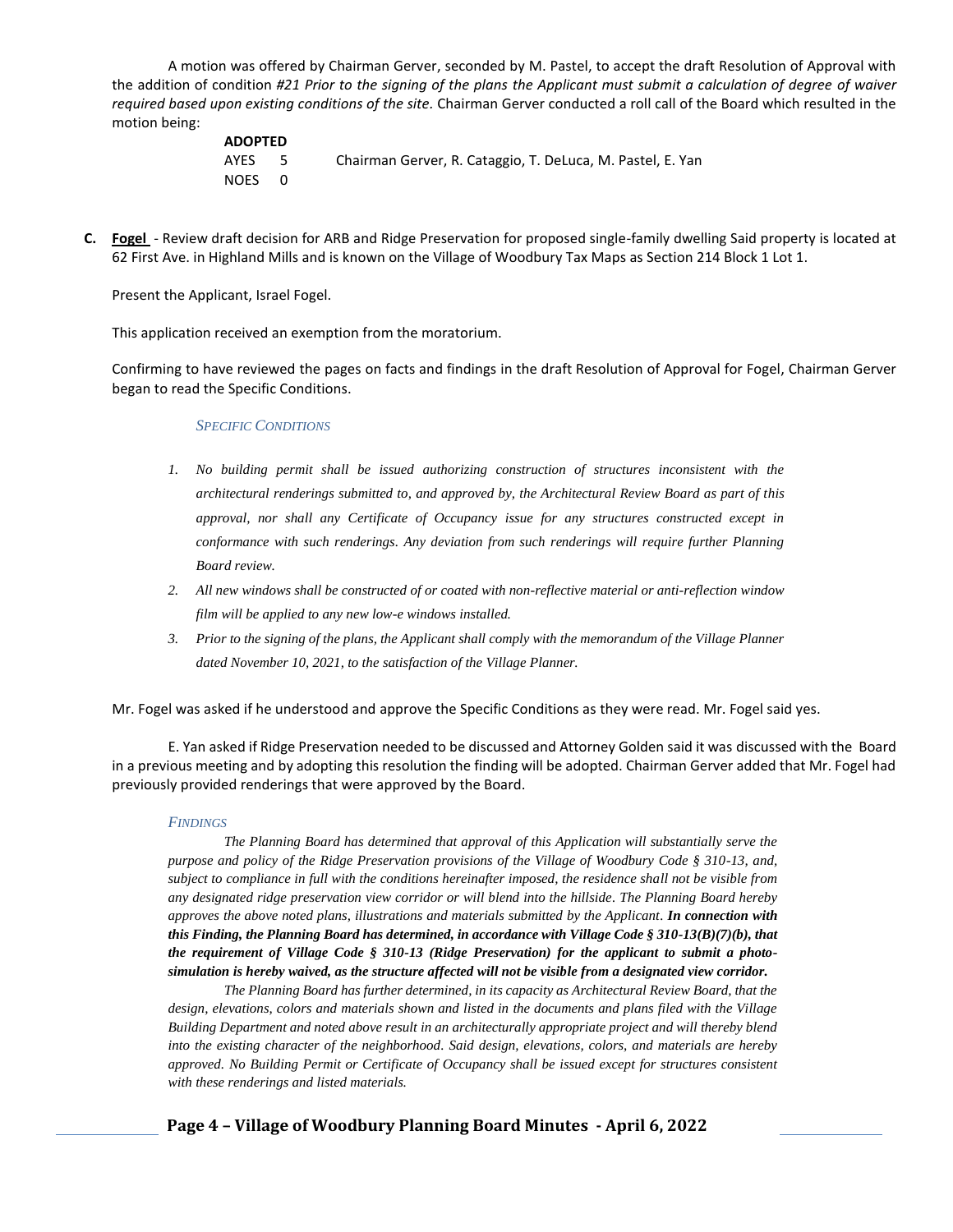*In accordance with Chapters 8 and A314 of the Village Code, the Architectural Review Board is required to consider in its review and analysis the similarity, dissimilarity, and appropriateness of the proposed building to itself and buildings in the same or surrounding neighborhood, including neighboring developments, specifically with respect to the (1) exterior façade, including, but not limited to, building materials, mass, roofline, architectural style and authenticity, colors, size, proportion, roof design and height, (2) size and arrangement of doors, windows, porticoes or other openings or breaks in the façade, and (3) footprint and gross floor area. In its capacity as Architectural Review Board, the Planning Board has determined, upon a review of these elements, that considering the location of the property, that the structure as proposed is not excessively similar or dissimilar from other structures in the neighborhood, nor is the proposed design inappropriate.*

*On March 24, 2022, the Applicant received relief from the moratorium on land development approvals from the Board of Trustees, permitting this project to proceed.*

A motion was offered by Chairman Gerver, seconded by T. DeLuca, to accept counsel's draft Resolution of Approval for Fogel. Chairman Gerver conducted a roll call of the Board which resulted in the motion being:

> **ADOPTED** AYES 5 Chairman Gerver, R. Cataggio, T. DeLuca, M. Pastel, E. Yan NOES 0

**D. Kiryas Joel Well 33** – **Public Hearing** for proposed site plan submitted for a new Kiryas Joel municipal water supply well located at 147 Seven Springs Rd in Highland Mills. Said property is known on the Village of Woodbury Tax Maps as Section 213 block 1 Lot 49.

Representing the Applicant, Attorney Marissa Logan, and Engineer Michael Shortell from WSG.

Per recent comments, Engineer Shortell announced that he would be providing the Board and Engineer Barber with a formal written response. He added that they had received approval from the New York State Department Of Health on placing a fence around Well 33. When those changes are incorporated into the plans and sent to the NYS DOH, they will approve incorporating Well 33 into the Village of Kiryas Joel water supply system.

Chairman Gerver asked if the type of fence would be a chain-link fence, and Engineer Shortell stated yes, along with a gate.

Attorney Logan referred to Engineer Barber's comment the access path, and although the access path is not owned by Kiryas Joel, the property owners are affiliated with the Village. She continued by saying that they may have found the easement allowing Kiryas Joel to use that property to access Seven Springs Road for construction purposes as they have done in previous years. Once she confirms it, she will forward it to the Planning Board and Attorney Golden for review. If that is not the case, they are willing to submit a new document and asked that it be a condition of approval.

 As per the H2M memo, Engineer Barber asks that the applicant provide details on the access and current construction. She added other comments that can be addressed during the plan signing process, also her notes regarding the ARB and Ridge Preservations were deferred to the council. She continues to say archaeological investigations and site protection plans have not been performed because they are performing the directional drill instead of an open-cut trench. She asked the Board that a condition be added if the directional drill is unsuccessful having to perform an open cut trench. She referred to her memo, noting that there are suggestions for potential conditions the Board may see appropriate. The Board had no additional comments; therefore, Chairman Gerver open the floor to the public for comments regarding Kiryas Joel Well 33.

A motion was offered by Chairman Gerver, seconded by R. Cataggio, to close the public hearing for Kiryas Joel Well 33. Chairman Gerver conducted a roll call of the Board which resulted in the motion being:

|                                                                     | <b>ADOPTED</b> |     |                                                            |
|---------------------------------------------------------------------|----------------|-----|------------------------------------------------------------|
|                                                                     | <b>AYFS</b>    | -5. | Chairman Gerver, R. Cataggio, T. DeLuca, M. Pastel, E. Yan |
|                                                                     | NOES.          | റ   |                                                            |
| Page 5 - Village of Woodbury Planning Board Minutes - April 6, 2022 |                |     |                                                            |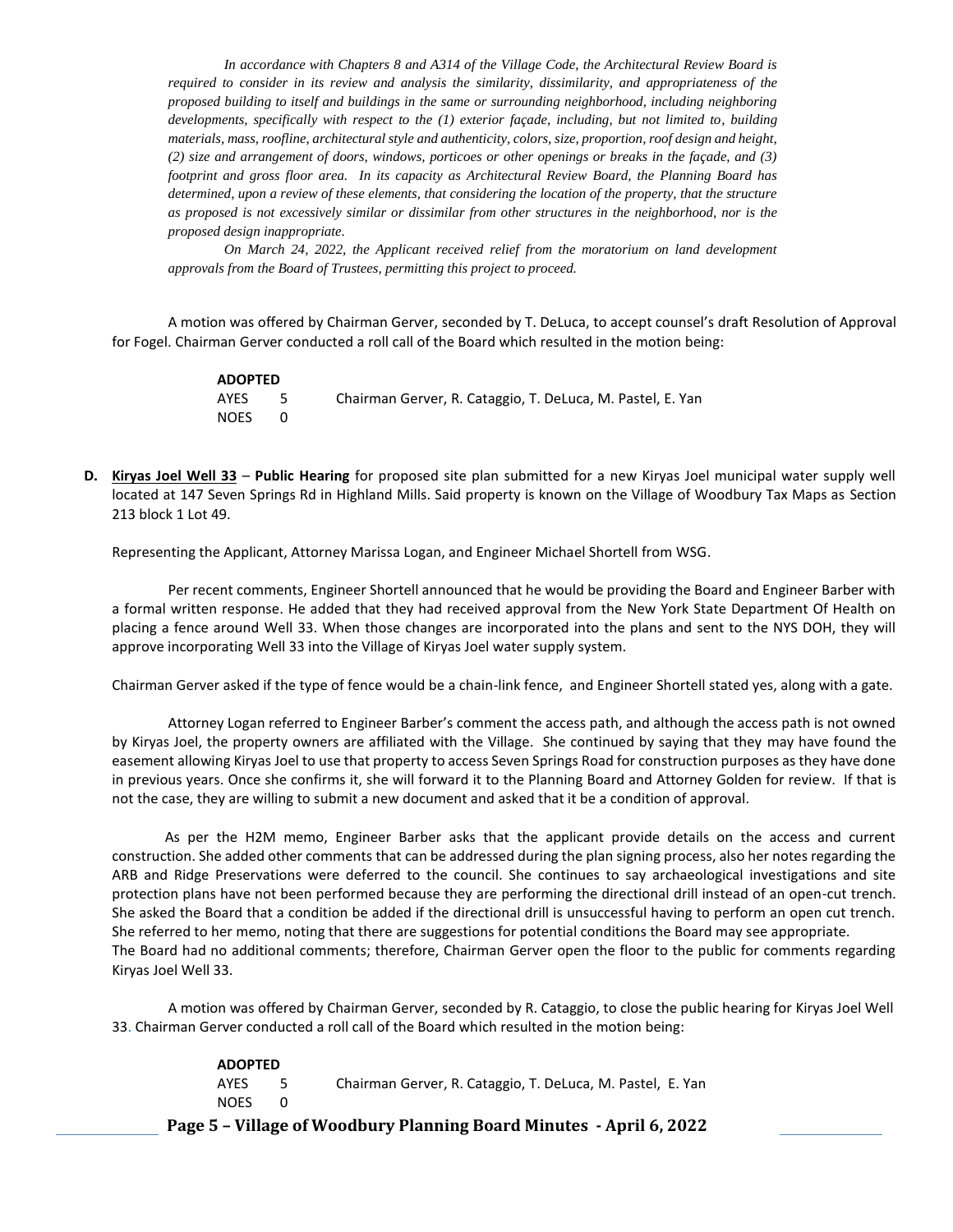Regarding the ARB and Ridge Preservation. Attorney Golden's comments were in his memo previously distributed. He suggested that the draft Resolution of Approval for it to state something along with the language of the code.

*Based upon the fact that the exterior appearance of these structures produces no harmful effects and does not adversely affect the desirability in the immediate area and neighboring area nor impair the stability and value of both improved and unimproved real property.* 

Regarding ARB, the Board will approve since it complies with conclusions of what's intended to be by the ARB regulations. Attorney Logan had no objection to Attorney Golden's suggestion.

Chairman Gerver and the Board were comfortable foregoing the Ridge Preservation requirements. Regarding ARB, the Chairman and the Board agreed to incorporate Attorney Golden's language in the Resolution of Approval to be acceptable. Chairman Gerver and the Board also agreed on including Engineer Barber's suggested conditions from her memo.

Going over his list, the Chairman said the public hearing was held and closed. The GML 239 referral was sent on March 11, 2022, and they have yet to receive a response, but by the time the Applicant appears before the Board 30 days will have passed, and SEQRA is done.

A motion was offered by Chairman Gerver, seconded by T. DeLuca, to authorize counsel to draft the Resolution of Approval based on the discussion of this meeting for Kiryas Joel Well 33. Chairman Gerver conducted a roll call of the Board which resulted in the motion being:

| <b>ADOPTED</b> |     |                                                            |
|----------------|-----|------------------------------------------------------------|
| AYES           | - 5 | Chairman Gerver, R. Cataggio, T. DeLuca, M. Pastel, E. Yan |
| <b>NOES</b>    | - 0 |                                                            |

**E. Eastgate Mgmt. 300 Forest Rd ARB** – Review and discuss ARB and Ridge Preservation of proposed addition to an existing single-family dwelling. Said property is located at 300 Forest Road in Highland Mills and is known on the Village of Woodbury Tax Maps as Section 213 Block 1 Lot 63.

Present Attorney Jay Myrow, Engineer, Patrick Hutton from MJS, and the Applicant, Isaac Weinberger.

Attorney Myrow said their last appearance before the Board was in December 2021. It was adjourned and determined that the applicant may need a variance for a small portion of the property that was improved with the installation of a foundation. Upon the Board's referral to the ZBA, they appeared, had a public hearing that is now closed, and were granted a variance. He continues to say that additional submissions were made regarding the Ridge Preservation and ARB hoping that it will be enough for the Board to make a final determination.

Engineer Barber referred to her comments in her memo. The floor plans and asks that the Applicant confirm if the Mikvah and Shul are intended for private use or for public purposes and if so additional site plan and special permit will be required. There were also comments regarding excessive similarity and dissimilarity, she added a table of surrounding homes compared to the Applicant's home. She added that the applicant should submit an updated plan reflecting the variance that the Applicant received. She continued by saying an easement for the septic system was submitted today, but that septic system serves this home from an adjacent municipality, therefore the Board should not be approving anything regarding that without the proper review. Attorney Golden said he hasn't had the chance to review the easement though once reviewed if there is an issue, he will reach out to Attorney Myrow.

Chairman Gerver noted that the Applicant submitted renderings for the Board's review. He personally thinks the home fits and is consistent with the neighborhood, he then asked for the Board's comments. E. Yan asked how the code works with a property located in two different Towns and or Villages since the zoning can be different. Attorney Golden said the regulations would require one to comply with respect to neighborhoods and areas within that Town/Village in this case the Village of Woodbury.

**Page 6 – Village of Woodbury Planning Board Minutes - April 6, 2022**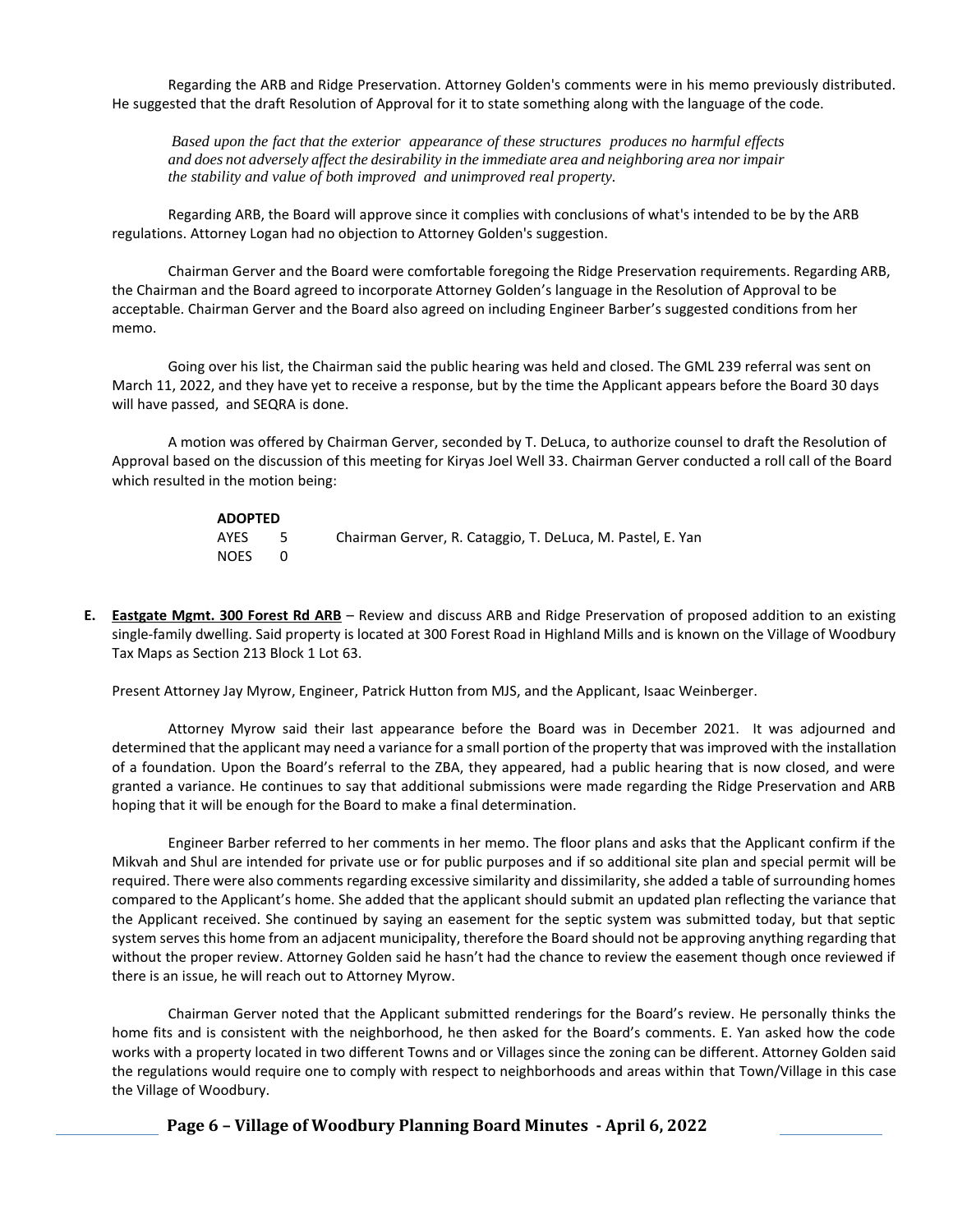The Planning Board can waive the ARB/Ridge Preservation public hearing "upon a determination that there is no apparent significant impact to the surrounding neighbors or neighborhood, given the mass and/or architectural features of the proposed project and that a public hearing is not necessary in the public interest." Chairman Gerver asked for the Board's opinion, and they all agreed to waive the public hearing. The Board approved the colors, materials, and finishes that were submitted.

Chairman Gerver asked for the Applicant to confirm if the use of the Mikvah and Shul is only for his personal use and family and Mr. Weinberger replied yes.

 A motion was offered by Chairman Gerver, seconded by T. DeLuca, to authorize counsel to draft the Resolution of Approval with the condition(s) that were addressed in this meeting for Eastgate Mgmt. 300 Forest Rd ARB. Chairman Gerver conducted a roll call of the Board which resulted in the motion being:

| <b>ADOPTED</b> |     |                                                            |
|----------------|-----|------------------------------------------------------------|
| AYES           | - 5 | Chairman Gerver, R. Cataggio, T. DeLuca, M. Pastel, E. Yan |
| <b>NOES</b>    |     |                                                            |

**F. Shouse/Chili's ARB** – Review and discuss ARB documents submitted for the re-image of existing restaurant to include paint of the exterior façade and replacement of fabric awnings. Said property is located within the shopping center known as Harriman Commons at 320 Larkin Drive and is known on the Village of Woodbury Tax Maps as Section 225-1-16.13.

Representing the Applicant, Architect Nandini Ramasesh.

Architect Ramasesh started by saying the building will be getting a fresh look by giving it a new earthy tone color and updating materials. They will keep the stone, repaint the painted areas, fabric awnings will be replaced with metal awnings, the green shingle roof will be replaced with black shingles, and the red doors will receive a fresh coat of red paint.

Chairman Gerver asked if all the Chili's were undergoing these changes and Architect Ramasesh said it depended on the prototype, and this Chili's is proto-10. Those under proto-10 will be undergoing these changes.

 Engineer Barber mentioned that the last appearance of Chili's for an ARB approval was in 2012. She said there are no changes to the building footprint or site plan elements, including signage or lighting. She pointed out that in the ARB the new color shingles are not mentioned, therefore it should be revised. As per her memo, she asks that the Board consider whether this is excessively similar or dissimilar to other structures located in Harriman business park. Engineer Barber continued saying, the Board can waive the ARB/Ridge Preservation public hearing if there wasn't a significant impact on the neighbors based on the proposed architectural features.

Chairman Gerver commented that a GML 239 is needed, and they will see if the request has gone out.

A motion was offered by Chairman Gerver, seconded by E. Yan, to type this application as a Type II Action . Chairman Gerver conducted a roll call of the Board which resulted in the motion being:

| <b>ADOPTED</b> |      |                                                            |
|----------------|------|------------------------------------------------------------|
| AYES           | $-5$ | Chairman Gerver, R. Cataggio, T. DeLuca, M. Pastel, E. Yan |
| NOES           |      |                                                            |

Chairman Gerver and the Board agreed to waive the public hearing. The Board okayed with the corporate rebrand.

**Page 7 – Village of Woodbury Planning Board Minutes - April 6, 2022**